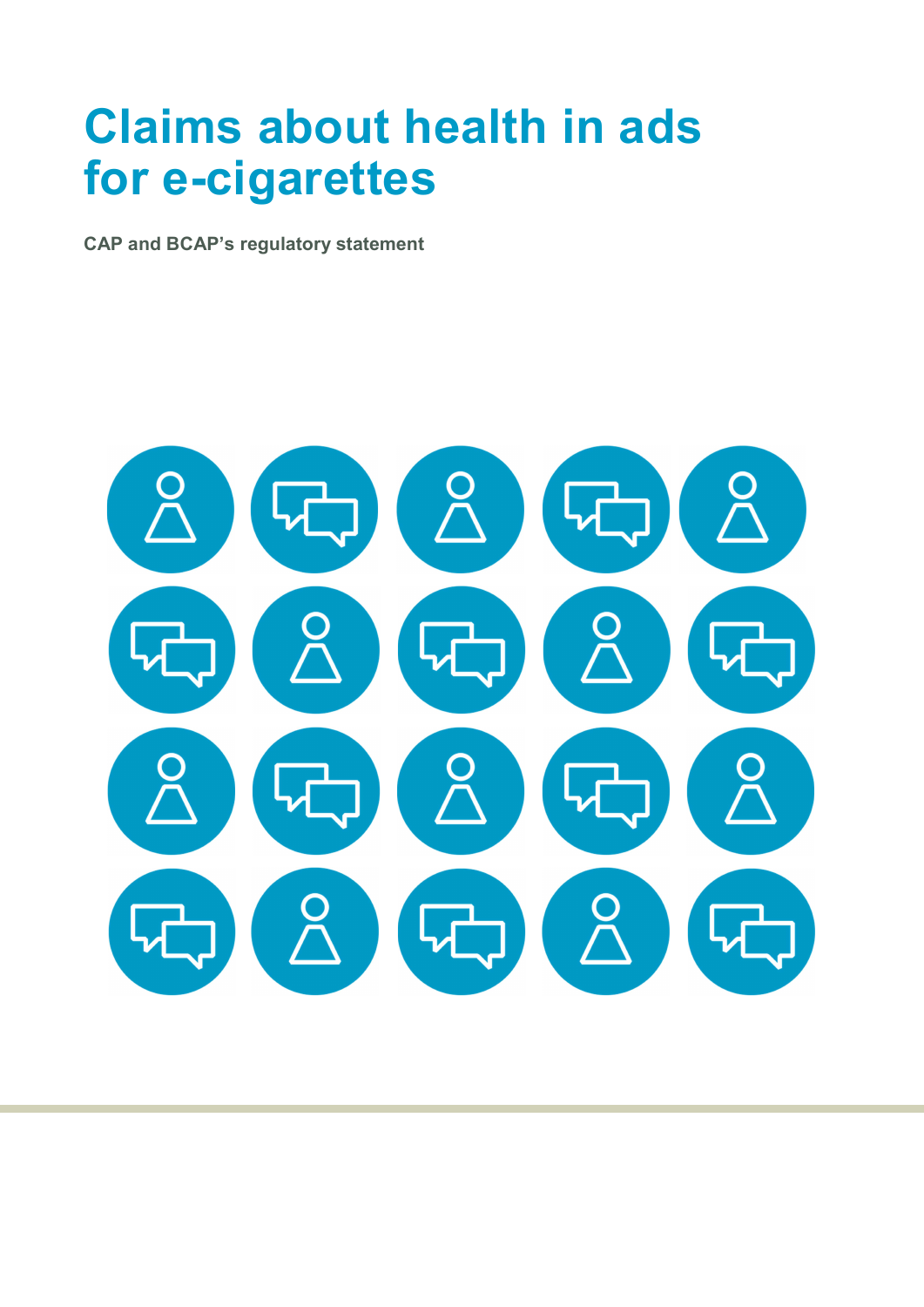# **Contents**

| 5. Non-broadcast public health messaging which refers to e-cigarettes  11 |  |
|---------------------------------------------------------------------------|--|
|                                                                           |  |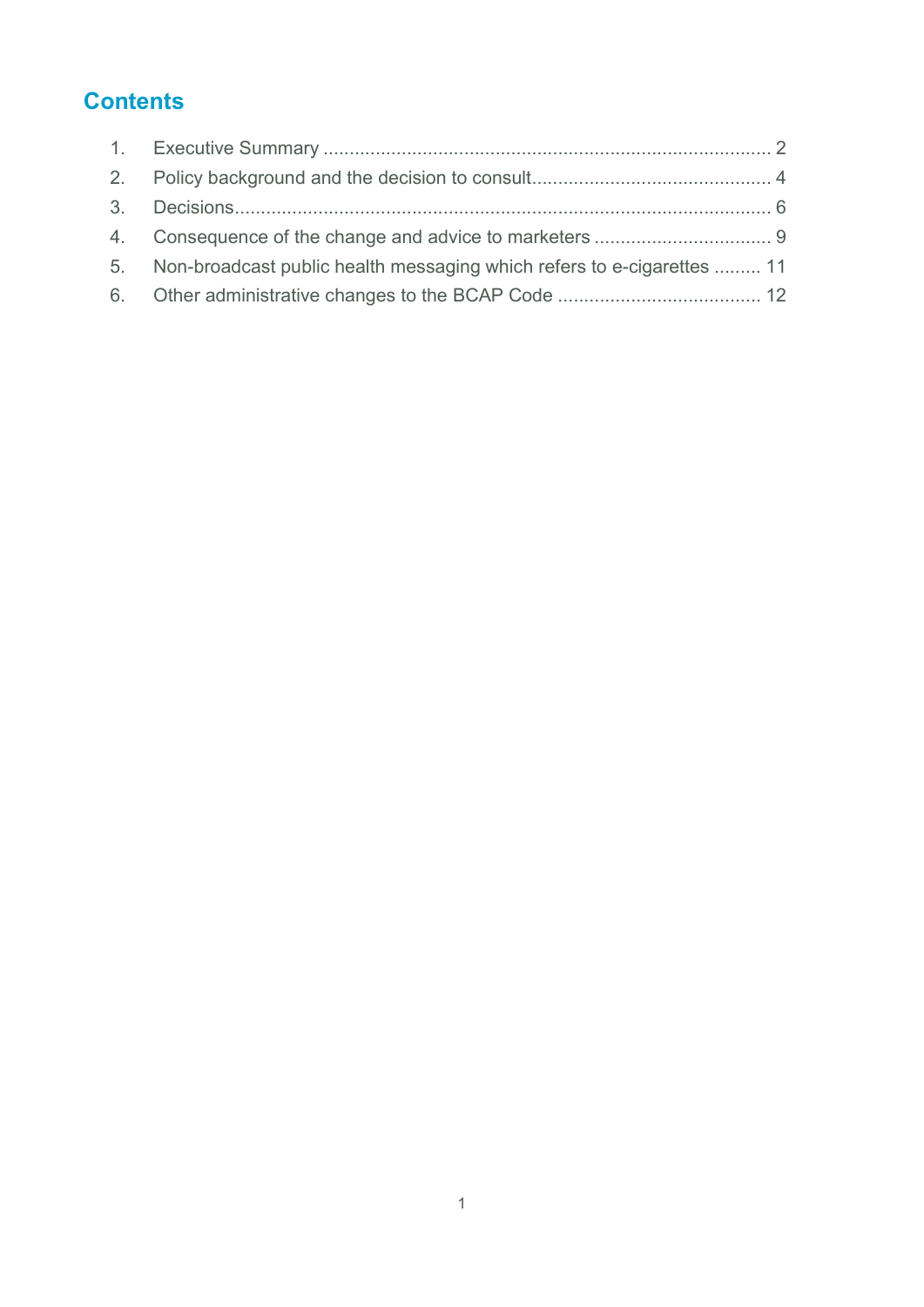## 1. Executive Summary

Following consultation, CAP and BCAP are amending rules in each of their Codes to remove the absolute prohibitions on claims being made about health in lawful advertisements for electronic cigarettes. Since this prohibition came into force in 2014, the evidence for the relative safety of e-cigarettes has improved, alongside a regulatory regime to set product standards. In light of these sector-wide changes, CAP and BCAP consider that an absolute prohibition on health claims in lawful ads for e-cigarettes can no longer be justified. Marketers will still need to hold evidence for any claims in their ads, and the requirement to carry MHRA authorisation for medicinal claims is unchanged.

Nicotine-containing e-cigarettes are legally banned from advertising in a range of media, including magazines, TV, and radio.<sup>1</sup> The changes made to the Codes do not undo or otherwise affect the application of these media bans.

In 2014, CAP and BCAP introduced sector-specific advertising rules controlling the content, placement, and scheduling of e-cigarette advertisements to answer concerns from the public and industry as to how they could be advertised.

In May 2016, the European Tobacco Products Directive 2014/40/EU (the TPD) came into effect in all EU member states and brought in a range of advertising prohibitions for unlicensed, nicotine-containing products. The prohibitions on broadcast advertising were transposed directly into the BCAP Code. The prohibitions on non-broadcast advertising were transposed into Part 7 of The Tobacco and Related Products Regulations 2016 (the TRPR) which, after consultation, CAP approximated in its own Code in February 2017.

These rules included a prohibition on health claims (any claim that a relationship exists between an e-cigarette or one of its constituents and health). This prevented a range of claims, including claims that e-cigarettes are healthier or safer than smoking tobacco. The prohibition on health claims was introduced at the end of 2014 to respond to an identifiable potential for harm: specifically, that there was strong evidence of a wide variation in quality, safety and efficacy of products on the market that was of significant concern to the MHRA and other major stakeholders at that time. The industry itself has started to develop product standards, including the publication, in 2015, of a Publicly Available Specification (PAS). TRPR has introduced a range of safety, efficacy and reporting requirements which the industry is now implementing.

These changes caused CAP and BCAP to question whether they could continue to justify an absolute prohibition on health claims. They therefore invited respondents to their 2016 consultation to submit views and evidence on whether the Codes might allow for substantiated health claims to be made for unlicensed e-cigarettes. Having carefully evaluated the responses, CAP and BCAP considered that the evidence no longer supported an outright prohibition on health claims for e-cigarettes. They therefore proposed changing their rules to remove this prohibition.

CAP proposed amending rule 22.5 as follows:

 $\overline{a}$ 

<sup>&</sup>lt;sup>1</sup> https://www.asa.org.uk/resource/electronic-cigarette-advertising-prohibition.html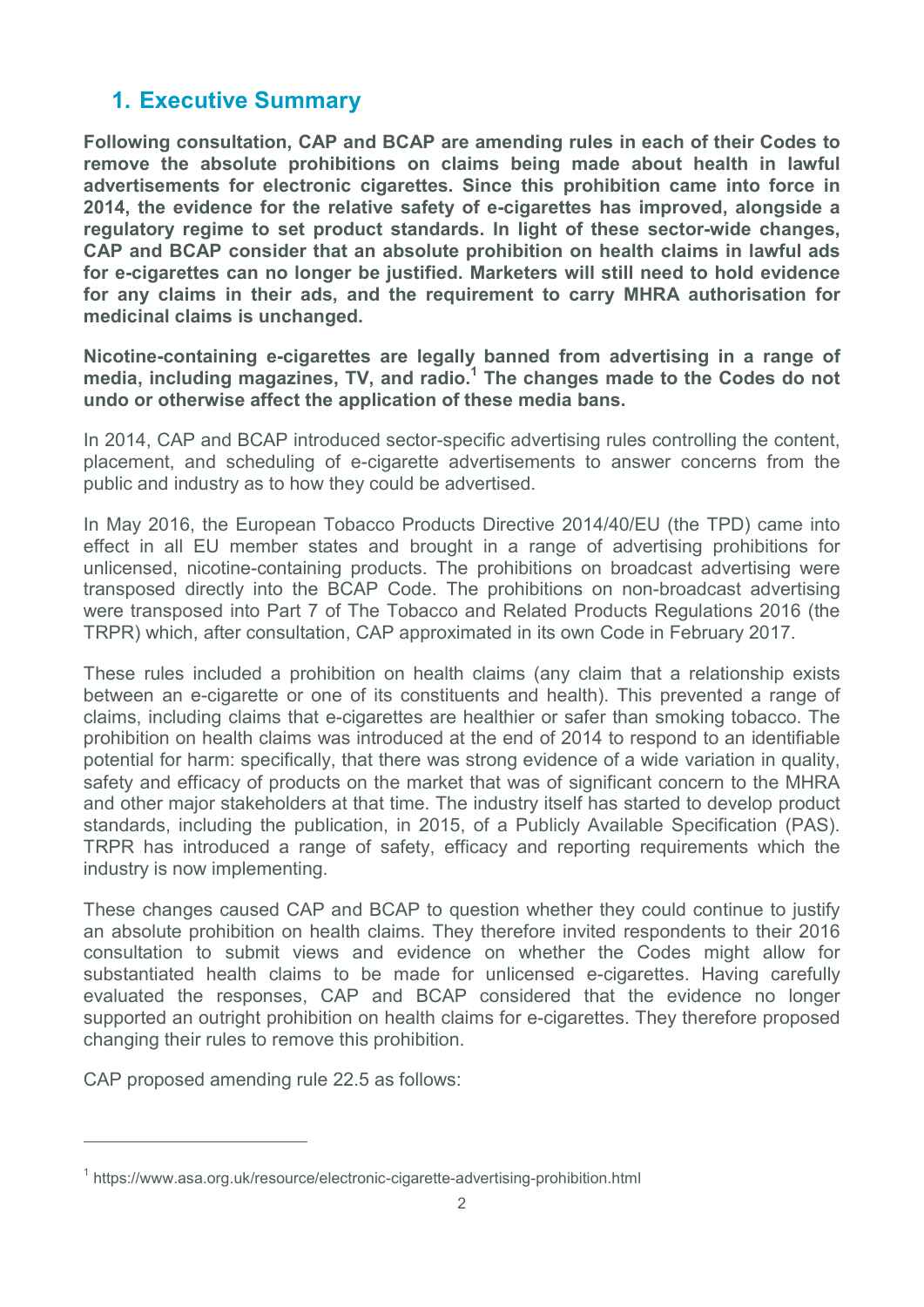| <b>Existing text</b> | 22.5 Marketing communications must not contain health or medicinal claims<br>unless the product is authorised for those purposes by the MHRA. E-cigarettes |
|----------------------|------------------------------------------------------------------------------------------------------------------------------------------------------------|
| Removed              | may be presented as an alternative to tobacco but marketers must do nothing to                                                                             |
| text                 | undermine the message that quitting tobacco use is the best option for health.                                                                             |

BCAP proposed amending rule 33.5 as follows:

Having evaluated the responses to the consultation, CAP and BCAP have decided to make this change, which will mean that marketers will no longer be prohibited from making claims about the relationship between their products and health. However, this will not automatically permit any particular claim; as in other sectors, e-cigarettes advertisers will have to hold robust substantiation for any claims about health which they make.

BCAP has also approved two minor changes to its Code, which remove the requirement to state nicotine content and to make the e-cigarettes section permanent.

#### The changes take effect in both Codes immediately and will be subject to review after 12 months.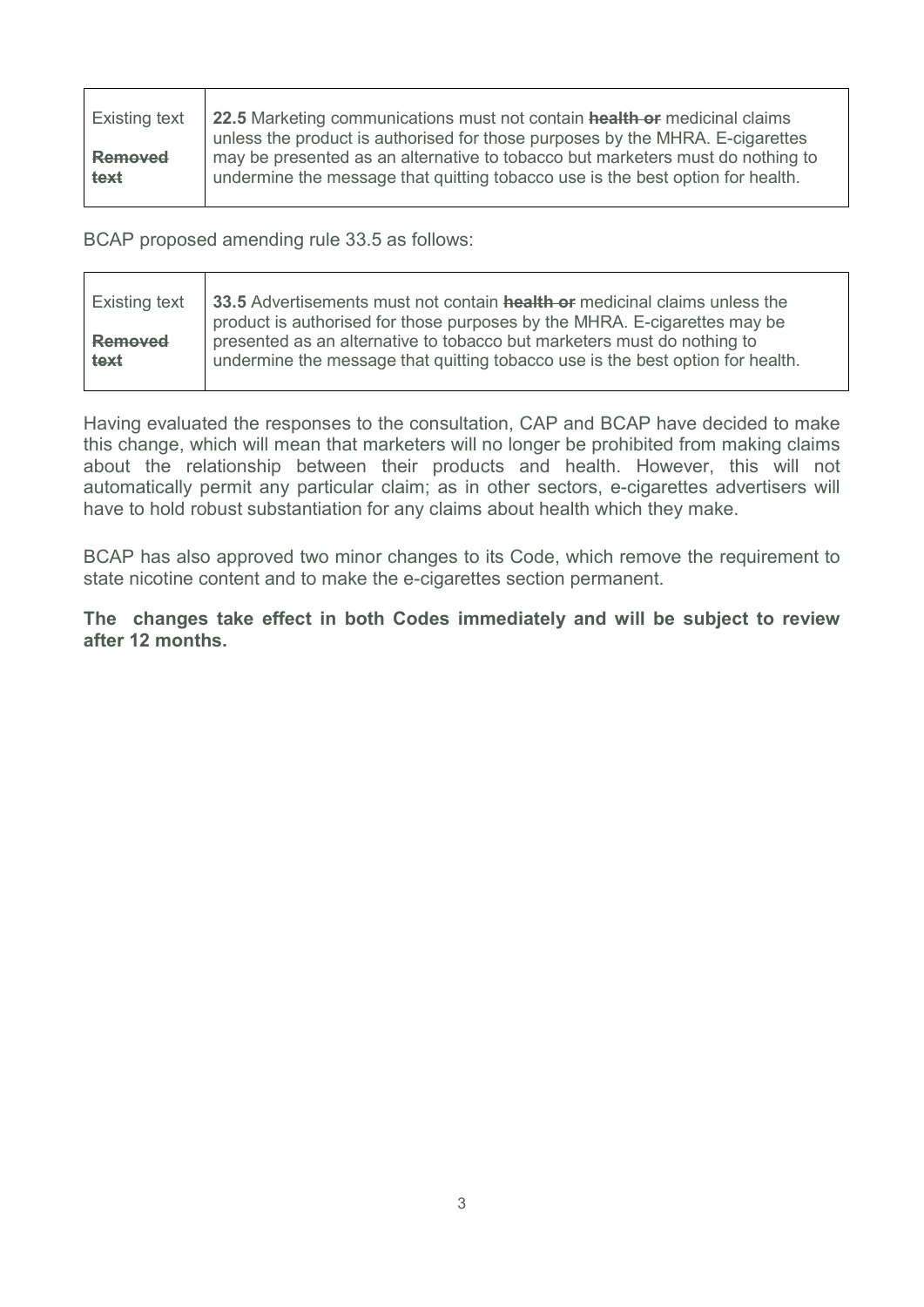## 2. Policy background and the decision to consult

## 2.1 Policy background

In 2014, CAP and BCAP introduced sector-specific rules controlling the content, placement and scheduling of e-cigarette advertisements to answer concerns from the public and industry as to how they could be advertised.

In May 2016, the European Tobacco Products Directive 2014/40/EU (the TPD) came into effect in all EU member states and introduced a range of advertising prohibitions for unlicensed, nicotine-containing products. The prohibitions on broadcast advertising were transposed directly into the BCAP Code and the prohibitions on non-broadcast advertising were transposed by Part 7 of The Tobacco and Related Products Regulations 2016 (the TRPR) which, after consultation, CAP approximated in its own Code in February 2017.

The law has complex effects, prohibiting ads for some products, but not others, and only in certain media. CAP's rule (22.12) and the accompanying Advertising Guidance explain the nature of the prohibitions at length.<sup>2</sup> In brief, ads for nicotine-containing e-cigarettes and eliquids which are not licensed as medicines (a definition which describes the overwhelming majority of products on the market) can only be advertised in the following media:

- outdoor advertising, including digital outdoor advertising;
- posters on public transport (not leaving the UK):
- cinema:
- direct hard copy mail;
- leaflets:

 $\overline{a}$ 

- private, bespoke correspondence between a marketer and a consumer;
- media which are targeted exclusively to the trade; and
- limited factual claims about products on marketers' own websites and other non-paid for online space under their control

Non-nicotine containing products that are designed so they cannot be refilled with nicotine can be advertised in all media but must not indirectly promote nicotine-containing products in media where nicotine-containing products cannot be advertised; for example by sharing a brand name.<sup>3</sup> CAP and BCAP are not currently aware of any ads for, or the existence of, separately-branded, exclusively-non-nicotine containing products.

Where any e-cigarette is lawfully advertised, irrespective of whether or not it contains nicotine or whether or not it is licensed as a medicine, it must comply with all the general and product-specific rules that CAP and BCAP introduced in 2014.

 $^2$  CAP's original  $\frac{\text{constant}}{\text{constant}}$  (pp 4-5) and the Department of Health's  $\frac{\text{Guidance}}{\text{on their}}$ 

transposition of the TPD provide more background on the legal basis of these prohibitions.

<sup>&</sup>lt;sup>3</sup> CAP and BCAP's Advertising Guidance includes advice for marketers on how to avoid indirect promotion of nicotine products.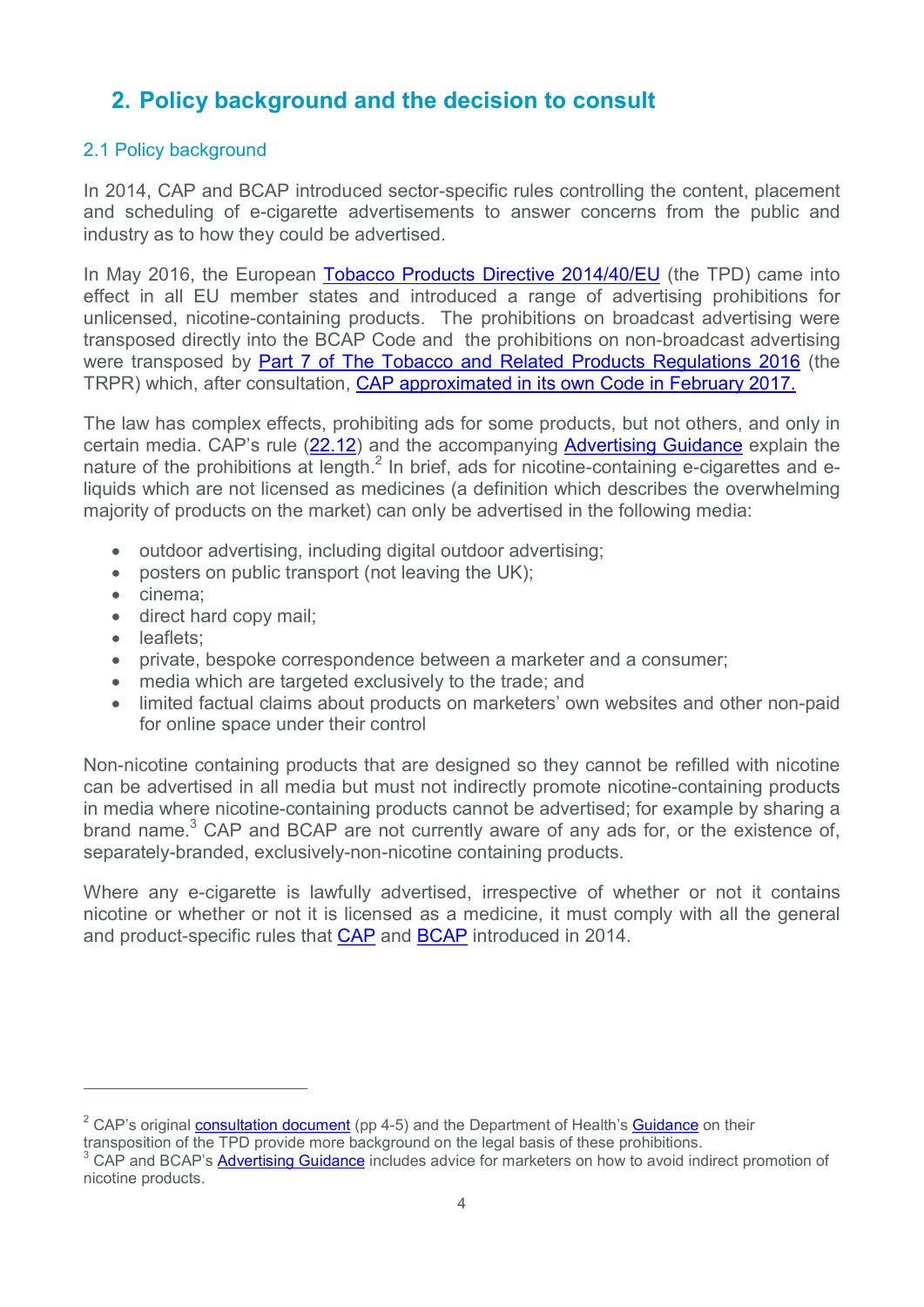#### 2.2 CAP and BCAP's decision to consult

The rules introduced in 2014, which continue to apply to lawful advertisements, prohibit advertisements for e-cigarettes from making claims about the effect of products on people's health. CAP and BCAP created this prohibition because there was no specific regulatory framework for e-cigarettes as a product category and there were significant concerns about the variability in quality and safety about products on the market.

In 2016, CAP and BCAP sought stakeholders' views on whether that prohibition was still proportionate given advances in product regulation, quality, and safety. The majority of respondents suggested that it was not. In 2017, CAP and BCAP therefore **consulted** on a proposal to remove the prohibition from both of their Codes by amending the relevant Code rules.

Following the consultation, BCAP considered that the consultation might have given rise to confusion among some readers, by proposing the removal of the prohibition on health claims from unlicensed nicotine-containing e-cigarettes only. Unlicensed, nicotinecontaining e-cigarettes cannot be advertised in broadcast media; BCAP noted therefore that the proposal to remove the ban on health claims for e-cigarette products might well be very limited in its application, but stated its wish to make the change nevertheless, in the interests of consistency with CAP's regime and in order to reflect the best available evidence. Because BCAP was not aware of any non-nicotine containing e-cigarette on the market, the consultation question dealt only with nicotine-containing e-cigarettes (which may not be advertised in broadcast media unless licensed).

A clarification note was therefore issued to rephrase the question to make clear that health claims in TV and radio advertisements for unlicensed non-nicotine containing e-cigarettes would not be prohibited, provided the advertisement complied with all other applicable rules. However, all TV and radio advertisements for nicotine-containing e-cigarettes would continue to be prohibited unless they were for licensed medicinal products, in which case a health claim could be made subject to the conditions of the licence. A period of time for comments was provided; the only feedback received was from British American Tobacco (a tobacco and e-cigarette company) confirming that its response to the question remained unchanged.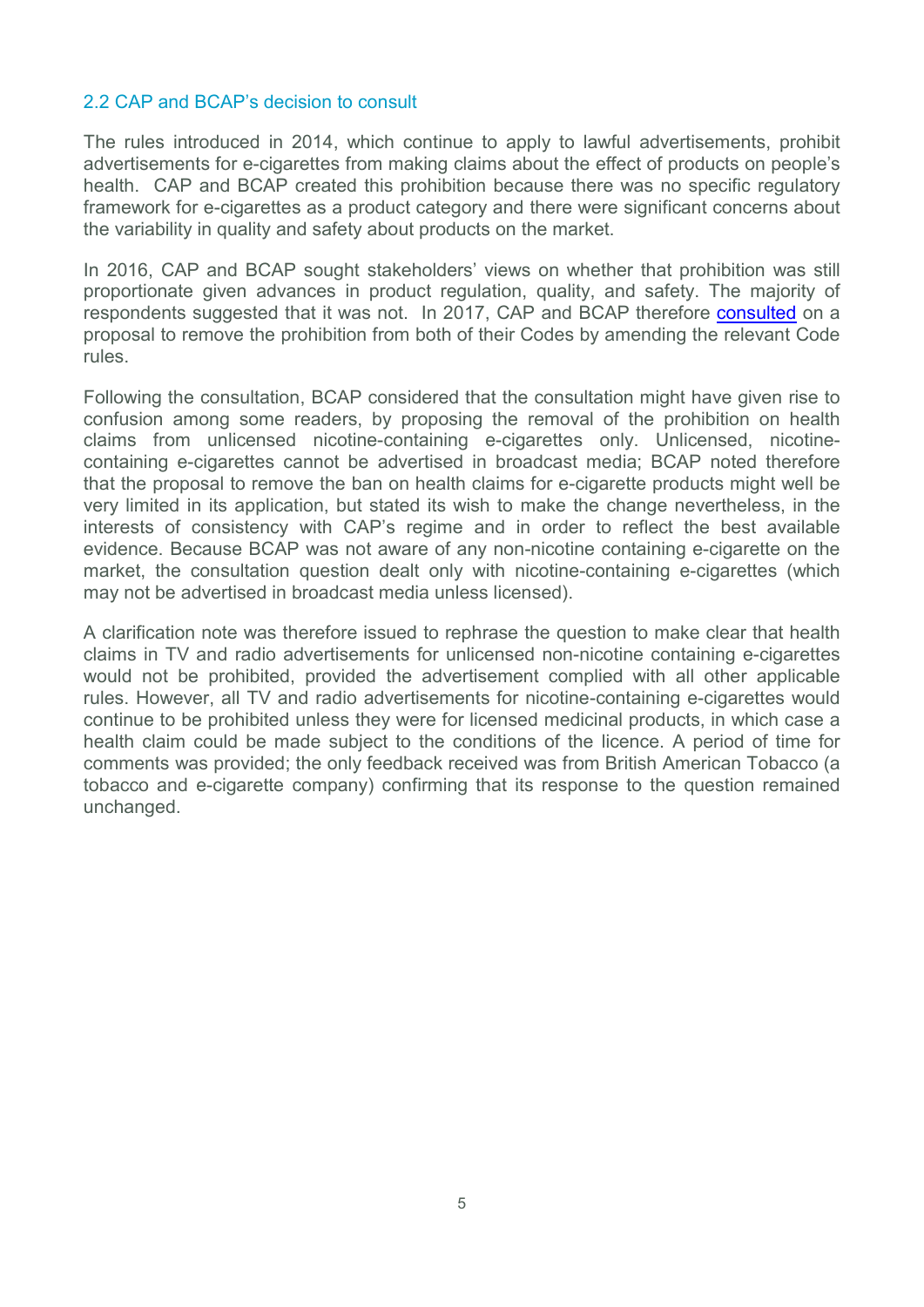## 3. Decisions

## 3.1 Responses to the proposal

CAP and BCAP received a total of 49 responses from industry, public health, NGOs and private individuals. A full evaluation of responses is published alongside this document.

A majority of respondents supported the proposal, including ASH, Cancer Research, Public Health England and the Royal College of Physicians as well as those in the e-cigarette industry. The recurring key arguments in support are that:

- product quality has improved markedly since 2014 and since the implementation of product standards by TRPR;
- e-cigarettes are a less harmful alternative to smoked tobacco and have a significant role to play in smoking cessation; and
- public understanding of the relatively lower risk is limited and appears to be declining, and marketers are currently unable to correct this understanding through their own advertising.

CAP and BCAP note, however, that this support is not unqualified. Many of the respondents supporting the proposal pointed out that while e-cigarettes are less harmful than tobacco, they are not safe, and there is no evidence of a significant health benefit from using ecigarettes alongside tobacco.

A smaller number of stakeholders opposed the proposal, including ASH Scotland, the British Medical Association, the Trading Standards Institute and the Faculty of Public Health. These respondents acknowledged that e-cigarettes are likely to be safer than smoking tobacco but expressed many of the same concerns as those who supported the proposal; for example that e-cigarettes are not harm-free and that there is an absence of long-term studies about their effects. Some of these respondents argued that medicines licensing offers a route for those wishing to make health claims.

## 3.2 CAP and BCAP's consideration

 $\overline{a}$ 

CAP and BCAP created the prohibition on health claims in 2014 because of concerns about product quality and safety at that time; it has no other legal or regulatory basis. $4$ 

In deciding whether to remove or retain this prohibition, CAP and BCAP have considered whether the evidence of harm remains so significant that all advertisers must be prohibited from making claims about people's health.

CAP and BCAP note that support for the removal of the prohibition is not universal amongst consultation respondents, and that even those who support it do so with qualification. However, CAP and BCAP considered that the responses to their consultation demonstrate

 $^4$  CAP and BCAP note that the TPD and TRPR prohibit claims on product packaging, but this prohibition does not extend to advertising.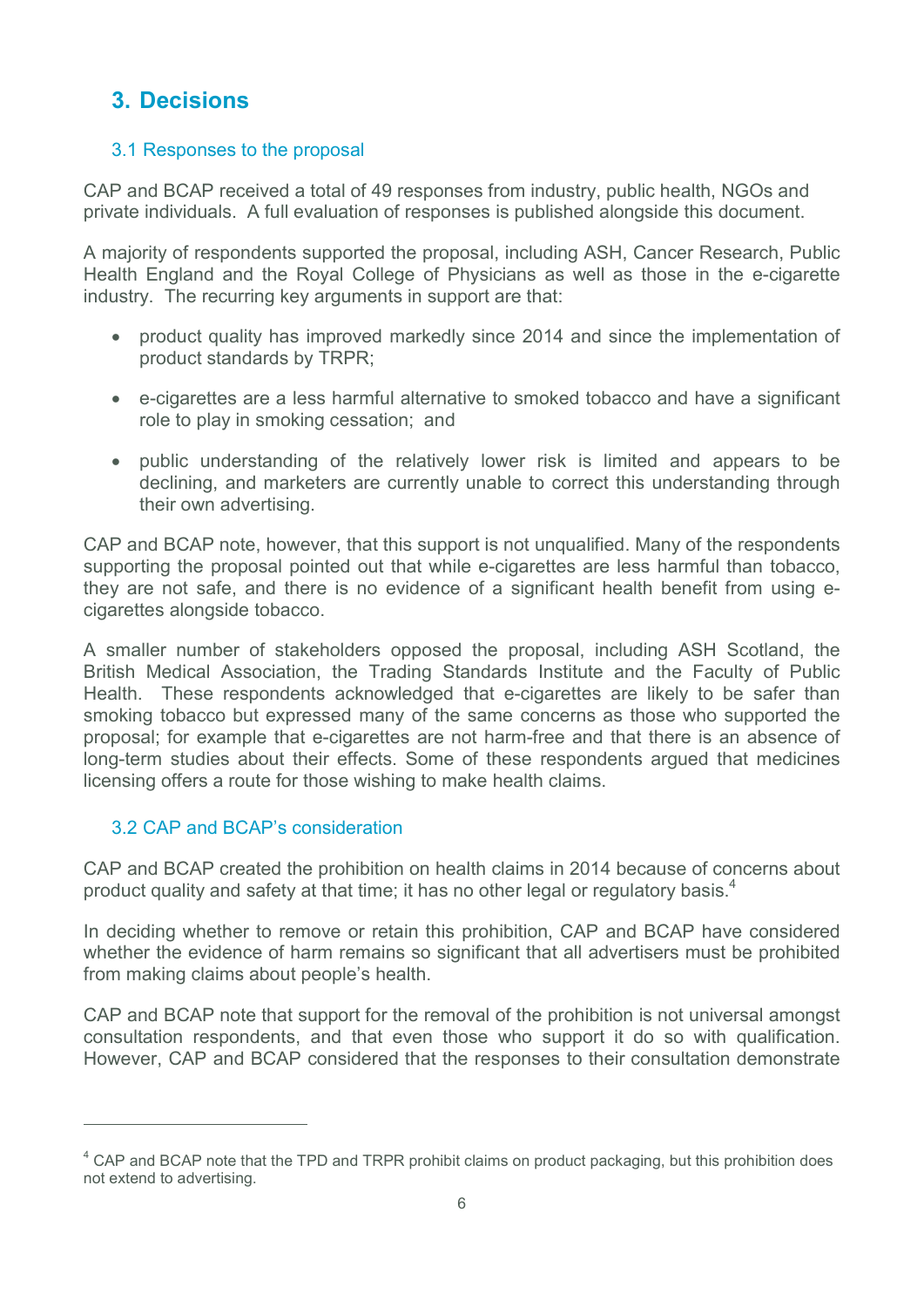the ways in which the public health debate and the regulatory environment have changed since 2014.

CAP and BCAP take seriously the concerns expressed by those who oppose the change. However, having carefully considered the consultation responses, particularly the arguments about the much-improved nature of products, the positive attitude taken to the comparative health benefits of these products by major public health stakeholders<sup>5</sup>, and the valid criticism that their regulation was preventing marketers communicating facts about relative risk, CAP and BCAP consider that they can no longer maintain the absolute prohibition on health claims and are removing it with immediate effect.

CAP will amend rule 22.5 of its Code as follows:

22.5 Marketing communications must not contain health or medicinal claims unless the product is authorised for those purposes by the MHRA. E-cigarettes may be presented as an alternative to tobacco but marketers must do nothing to undermine the message that quitting tobacco use is the best option for health.

BCAP will amend rule 33.5 of its Code as follows:

33.5 Advertisements must not contain health or medicinal claims unless the product is authorised for those purposes by the MHRA. E-cigarettes may be presented as an alternative to tobacco but marketers must do nothing to undermine the message that quitting tobacco use is the best option for health.

## 3.3 Medicinal claims

 $\overline{a}$ 

The prohibition on medicinal claims remains in place in the rule: this is a legal requirement and mirrors relevant rules in the Medicines section of both Codes. Medicinal claims include smoking cessation and reduction claims, such as those seen in ads for licensed nicotine replacement therapies (NRT) and a product would need authorisation from the MHRA before such claims could be made for it.

## 3.4 Application to broadcast advertising

The advertising prohibitions in the TPD (reflected in the BCAP Code) have now eliminated advertisements for unlicensed, nicotine-containing e-cigarettes in TV and radio. Only a non-nicotine containing product / brand which does not indirectly promote a nicotinecontaining product / brand (for example by sharing a brand name) can be advertised and make a health claim. BCAP is not aware of such a product having been marketed in broadcast media but considers that it is possible.

 $^5$  For example, Public Health England referred to their recent review of the research on the relative safety of ecigarettes: https://www.gov.uk/government/publications/e-cigarettes-an-evidence-update. ASH and RCP both referred to a recent RCP report on harm reduction through e-cigarettes: https://www.rcplondon.ac.uk/projects/outputs/nicotine-without-smoke-tobacco-harm-reduction-0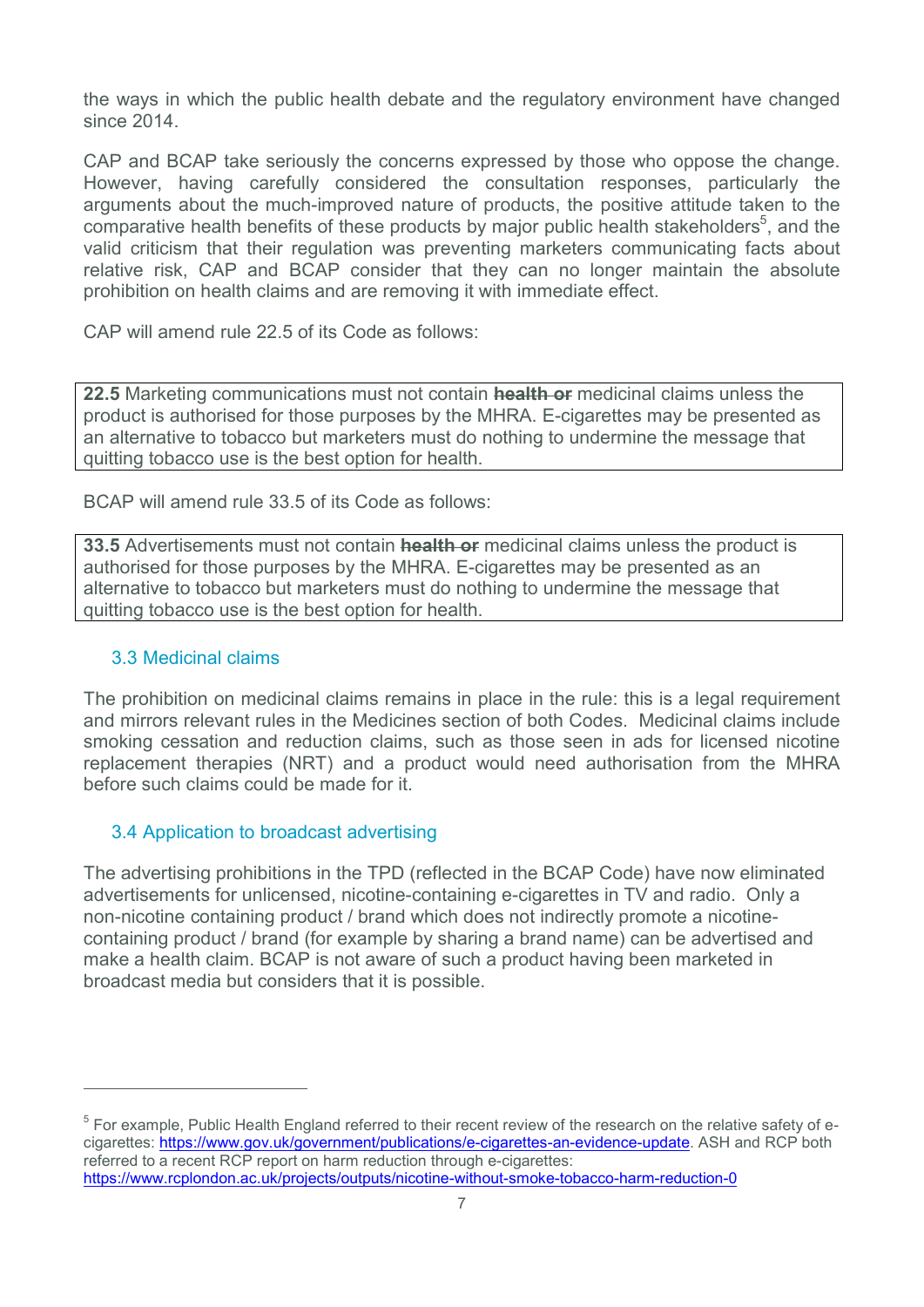## 3.5 Twelve-month review

CAP and BCAP will review the effect of this change to their rules in 12 months to ensure that it functions as intended.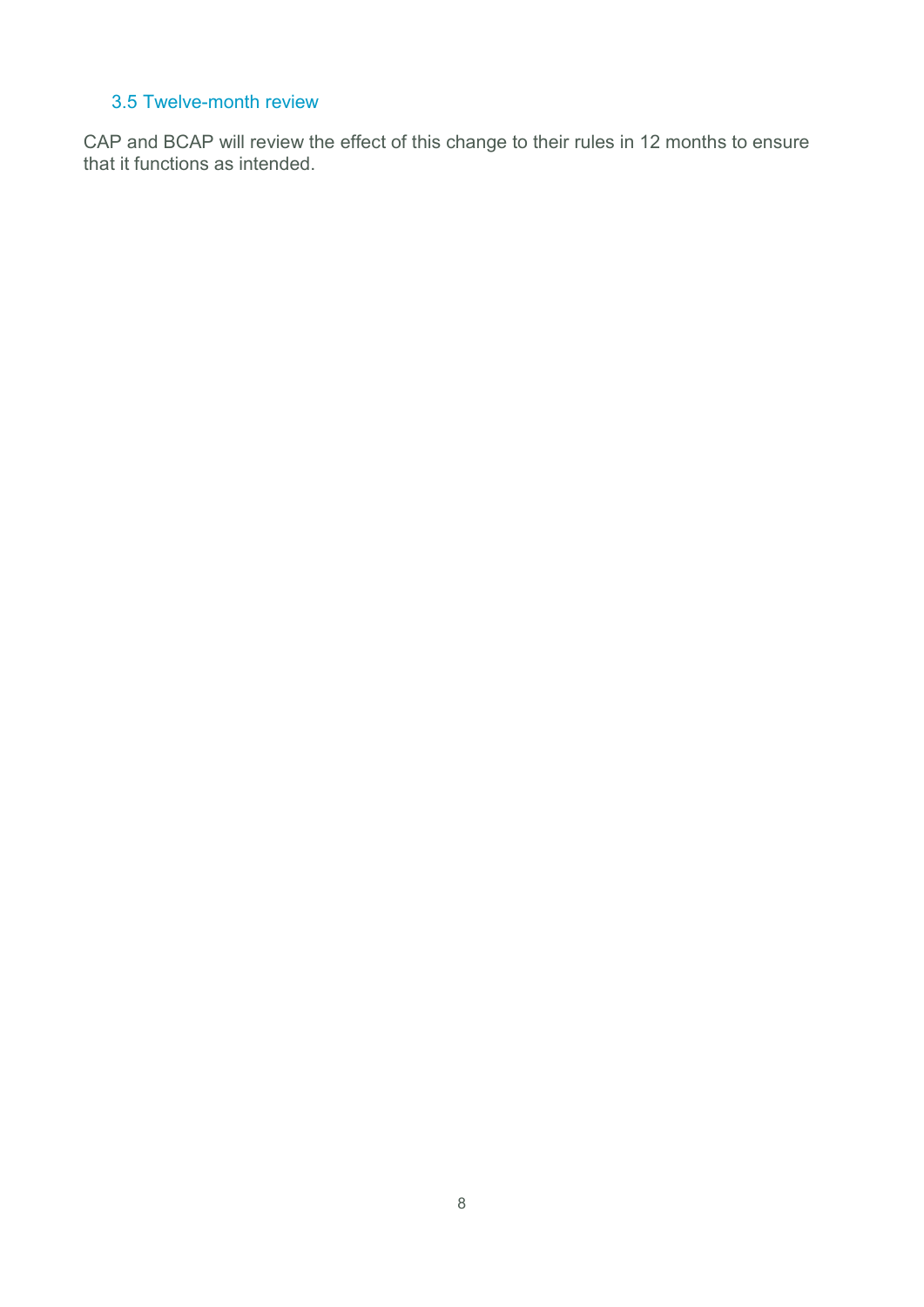## 4. Consequence of the change and advice to marketers

## 4.1 General points

Following the change, advertisers of e-cigarettes are no longer prohibited from making claims about the link between their products and health. However, CAP and BCAP are not pre-approving any particular claim or type of claim; marketers must hold evidence to substantiate any claims they make. The ASA will examine any complaints about health claims on a case-by-case basis.

Many respondents to CAP and BCAP's consultation expressed views based on the available general evidence and what this may mean for the types of claims that might be acceptable in ads. CAP and BCAP have summarised some of these concerns below with some general guidance; however, this advice is not binding on them or the ASA Council, who may take a different view.

When making health claims for e-cigarettes marketers must:

- ensure that those claims are not misleading; and
- hold robust evidence to substantiate them, in line with CAP's Advertising Guidance on Substantiation for Health Claims.

Evidence must be provided to the ASA if requested and must be specific to the advertised product/s. Where a claim is made for a brand or range, it should be based on evidence for the entire brand or range.

Reports which describe the general benefits of using e-cigarettes rather than smoking tobacco, even when those reports are authored by a credible body, are unlikely to be considered adequate substantiation for a claim about a specific product.

#### 4.2 Expert views expressed in consultation

The consensus amongst public health experts is that:

- e-cigarettes are less harmful than smoked tobacco, but they are not "safe";
- the evidence does not support any positive health benefits from vaping other than as an alternative to tobacco; and
- there is no evidence of a significant health benefit from using e-cigarettes alongside tobacco.

For these reasons, CAP and BCAP consider that the following types of claims are unlikely to be capable of substantiation and marketers should consider avoiding them:

- claims of absolute safety;
- claims of positive health benefits; and
- claims that explicitly encourage use of e-cigarettes alongside tobacco ('dual use').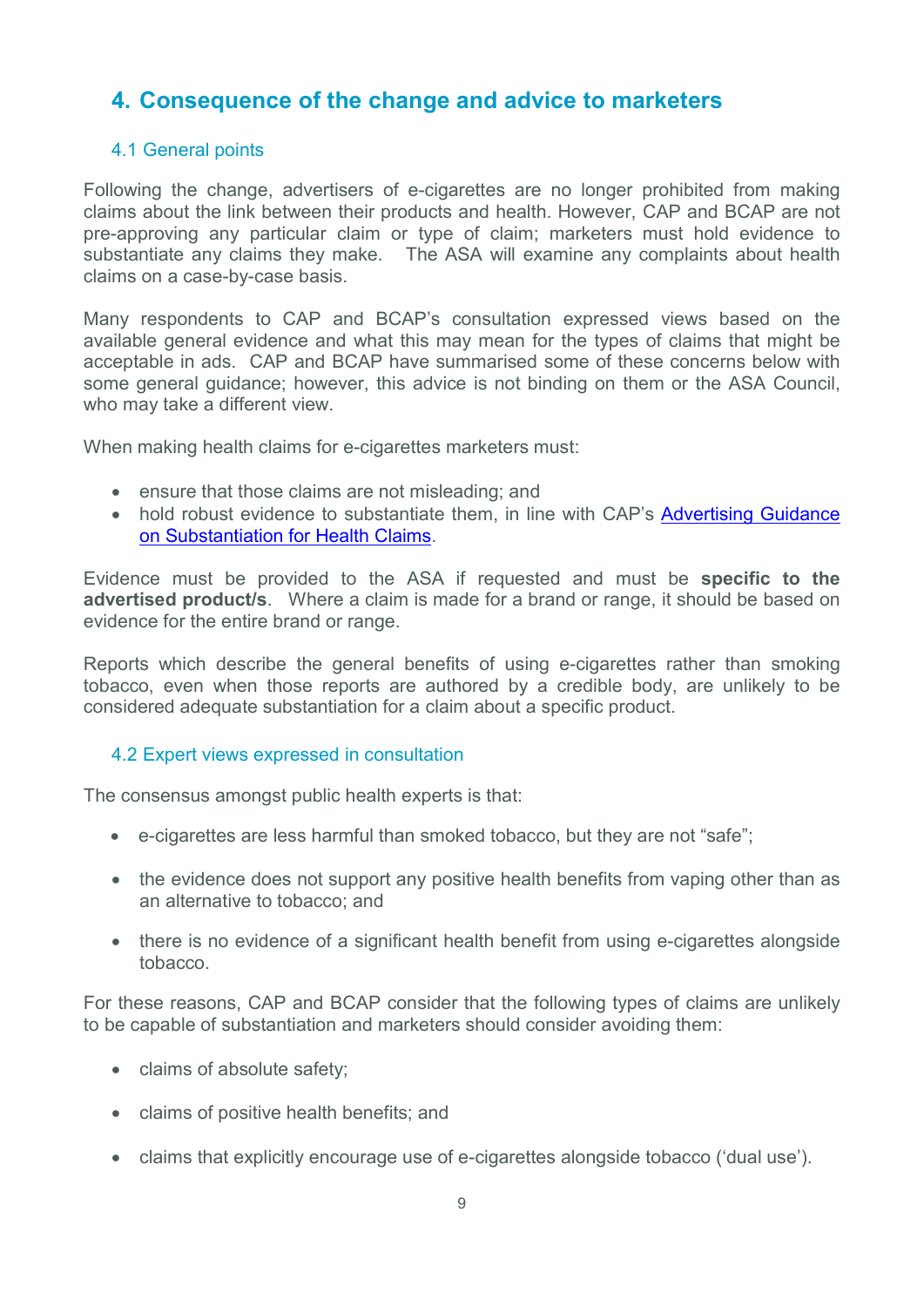### 4.3 References to the opinions of third parties

CAP and BCAP are aware that many public health bodies, including Publich Health England and the Royal College of Physicians, have made favourable statements about the potential health benefits e-cigarettes, which marketers may wish to repeat or reference in their ads. There are a number of well-established principles of ASA enforcement and CAP advice in relation to testimonials and endorsements which marketers should note:

- Where an ad cites or repeats a claim made by another source, the ASA is highly likely to regard that claim as being an implied claim for the advertised product/s. For example, where an ad for an e-cigarette references a public health report that states "e-cigarettes are safer than tobacco", the ASA will almost certainly expect the marketer to demonstrate that claim can be substantiated for the advertised product.
- Reports may not relate to the advertised product or may have other limitations which mean that the ASA may not agree with their conclusions.

## 4.4 Smoking cessation and reduction claims

For the reasons set out in section 3.3, marketers of e-cigarette products and brands must avoid making claims that their products can help in cutting down or quitting tobacco smoking unless the product has a medicines licence indicating its suitability for that purpose. It may be acceptable for generalised public health messaging to make smoking cessation and reduction claims for e-cigarettes generally, provided that it does not promote a particular product or brand. Advertisers should seek guidance from CAP's Copy Advice team for non-broadcast ads, or the relevant body in broadcast media.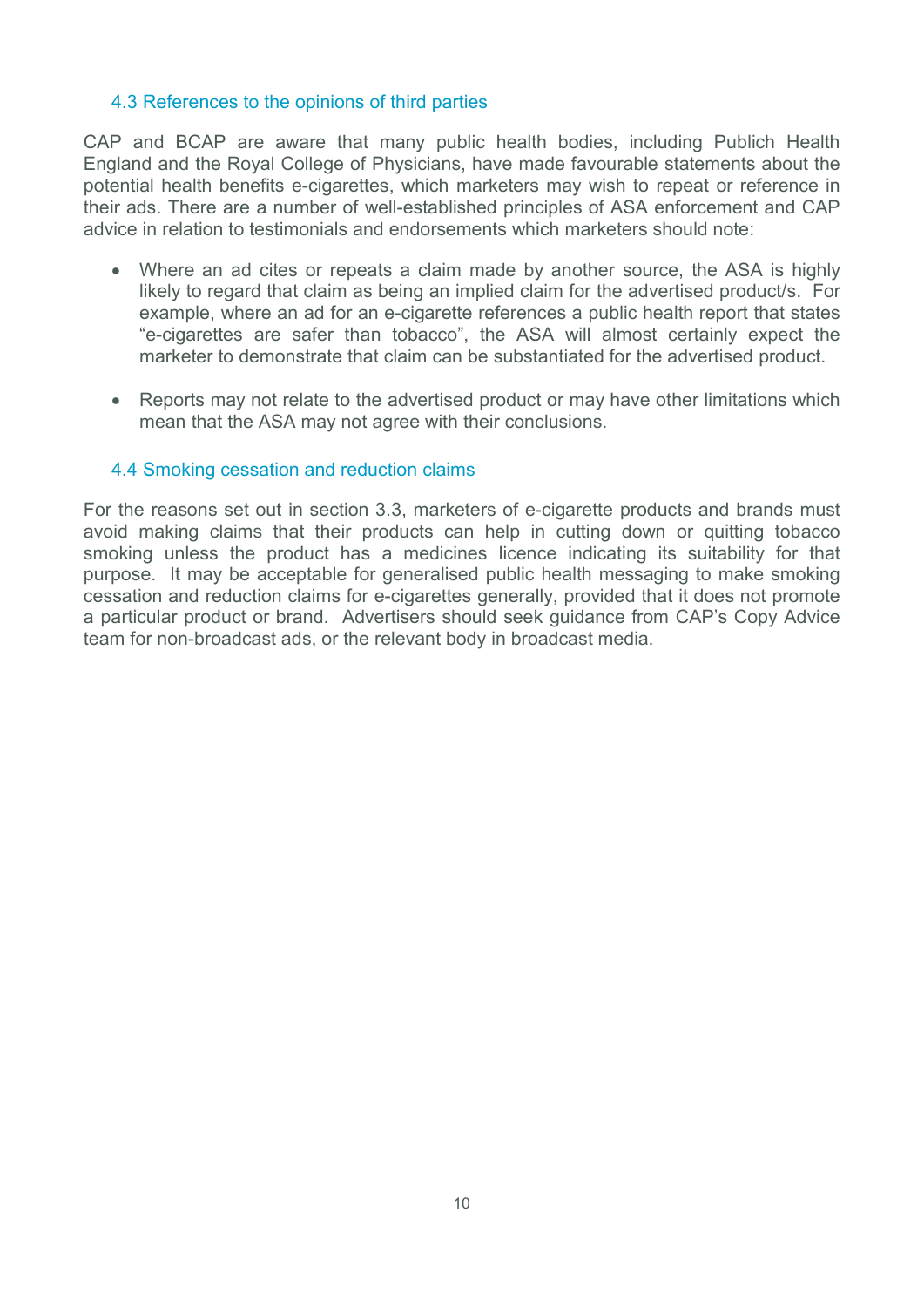## 5. Non-broadcast public health messaging which refers to e**cigarettes**

Prior to the launch of their last consultation, CAP and BCAP became aware that some public health bodies wished to place advertisements promoting e-cigarettes as a healthier alternative to tobacco. The Department of Health in England has announced its intention to "include within quit smoking campaigns messages about the relative safety of ecigarettes".<sup>6</sup>

CAP understands that such campaigns are lawful in all non-broadcast media<sup>7</sup>, including those in which products and brands themselves cannot be advertised because of the prohibitions in the TRPR (now reflected in the CAP Code).

However, wherever such advertisements are placed they must comply with the CAP Code, including those rules which control the content and placement of ads for, or which refer to, e-cigarettes.

In its consultation, CAP invited respondents to consider whether there might be circumstances in which CAP or the ASA might retain the discretion not to apply these specific content and placement rules to public health campaigns which refer to e-cigarettes.

#### 5.1 Nature of responses

 $\overline{a}$ 

In the consultation. CAP asked specifically whether the content rules which govern ecigarette ads should always apply to public health messages which refer to e-cigarettes but which do not refer to a particular product or brand.

However, most respondents focused on the question of whether public health campaigns should be permitted at all. Although this was not the specific question, CAP notes the significant concerns expressed by many respondents about the circumstances in which public health campaigns might be placed by a commercial entity, including tobacco companies.

Importantly, CAP did not receive, in response to this question, any significant responses that set out what type of responsible public health message would be prevented by the current rules.

For these reasons, CAP is not making any changes to its rules as they apply to public health campaigns.

<sup>&</sup>lt;sup>6</sup> Towards a Smokefree Generation: A Tobacco Control Plan for England; Department of Health and Social

Care (England), July 2017, p.16<br><sup>7</sup> Guidance:Article 20(5), Tobacco Products Directive: restrictions on advertising electronic cigarettes: Department for Health and Social Care (England), 20 May 2016, see 'Who the requirements apply to'.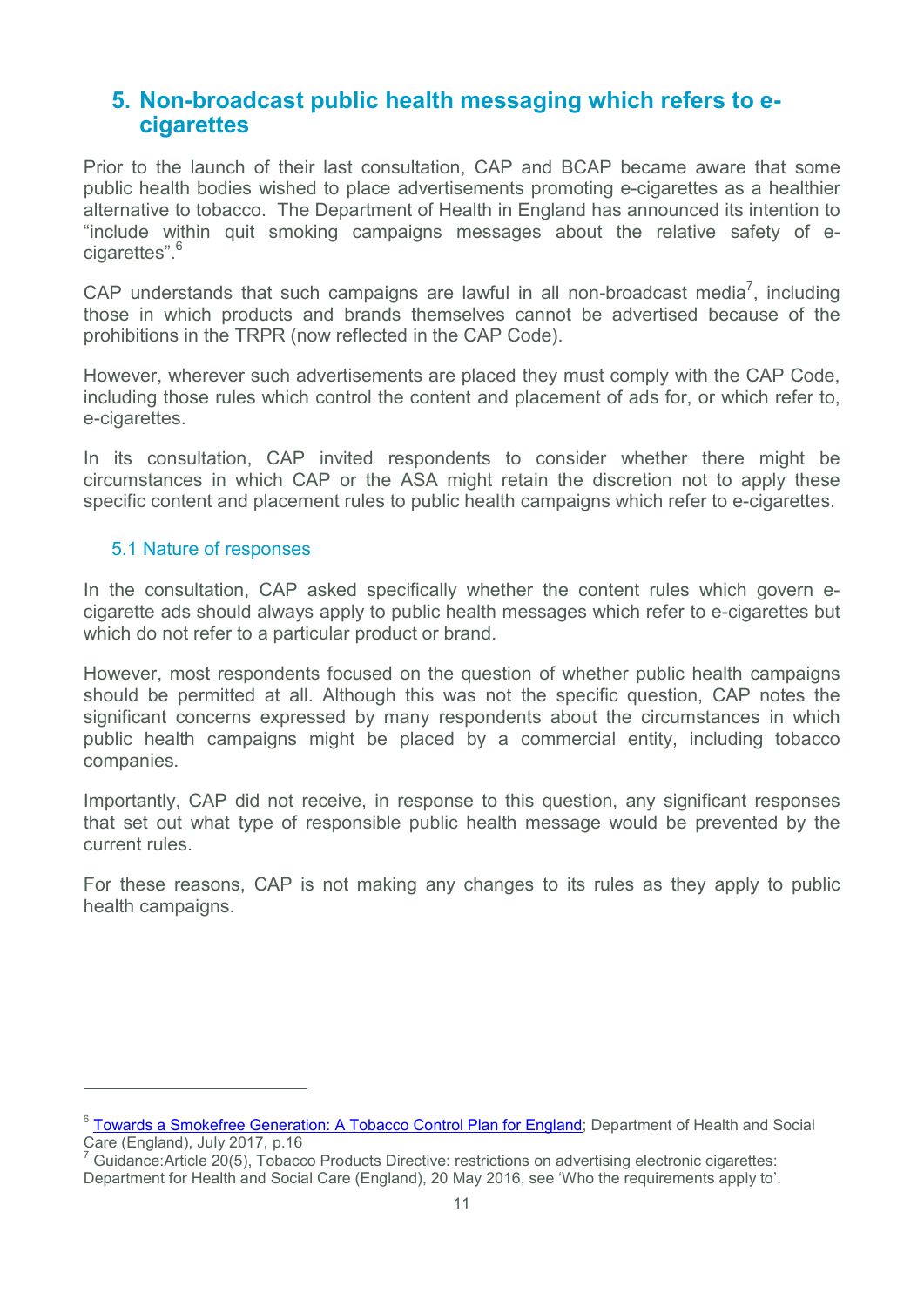## 6. Other administrative changes to the BCAP Code

In a previous consultation in 2016, BCAP consulted on, and subsequently decided on, two other administrative changes which it considered that it needed to make to its Code. After completing its governance processes with Ofcom, BCAP is now in a position to make those changes, which it will make alongside those set out above in relation to health claims. The two administrative changes are set out in the rest of this section.

## 6.1 Removal of rule 33.7

The first change is to remove rule 33.7 which requires ads to disclose whether products contain nicotine. BCAP proposed to remove this rule because nicotine-containing products can no longer be advertised in broadcast media unless medically licensed (in which case the requirement to state the ingredient is determined by the licence). BCAP received no significant objections to this proposal and is now making that change, retaining the rule number but deleting its content.

## 6.2 Retaining the Electronic cigarettes section of the BCAP Code

BCAP and Ofcom introduced the E-cigarettes section of the BCAP Code on an interim basis until the effects of the TPD could be examined further. In 2016, BCAP (and CAP) invited comments on the ongoing suitability of their rules to regulate lawful advertisements. While they received various comments in response to this question, they did not receive any significant arguments that the rules were unsuitable.

BCAP is therefore retaining the E-cigarettes section of its Code permanently, by way of the following amendment to the introduction to the section:

|          | <b>The Tobacco Products Directive</b>                                                                                                                                                         |
|----------|-----------------------------------------------------------------------------------------------------------------------------------------------------------------------------------------------|
|          | Directive 2014/40/EU (on the approximation of the laws, regulations and administrative provisions                                                                                             |
|          | of the Member States concerning the manufacture, presentation and sale of tobacco and related                                                                                                 |
|          | products and repealing Directive 2001/37/EC) came into effect in the UK on 20 May 2016. It                                                                                                    |
|          | prohibits advertisements on TV and radio which have the direct or indirect effect of promoting                                                                                                |
|          | nicotine-containing e-cigarettes and e-liquids. The prohibition is set out in Section 10 (Prohibited                                                                                          |
|          | Categories) and includes the full legal definitions of the products for which advertising is<br>prohibited.                                                                                   |
|          |                                                                                                                                                                                               |
|          | E-cigarette products which are not caught by those definitions may continue to be advertised                                                                                                  |
|          | subject to the rules in this section on an interim basis, until such time as BCAP has reviewed their                                                                                          |
|          | compatibility with the new rules. These are (i) Products which are licensed as medicines or                                                                                                   |
| Existing | medical devices, (ii) non-nicotine-containing liquids and refill containers, (iii) non-nicotine-                                                                                              |
| text     | containing disposable e-cigarettes and (iv) rechargeable e-cigarettes which are designed to be<br>fitted only with cartridges containing non-nicotine-containing e-liquid. Advertisements for |
|          | medicines / medical devices must also comply with the rules in Section 11 (Medicines, medical                                                                                                 |
| Removed  | devices, treatments and health).                                                                                                                                                              |
| text     |                                                                                                                                                                                               |
|          | Therefore, for the purposes of this section only, "electronic cigarette" means a product that can be                                                                                          |
|          | used for the consumption of vapour via a mouth piece, or any component of that product,                                                                                                       |
|          | including a cartridge, a tank, an e-liquid and the device without cartridge or tank (regardless of                                                                                            |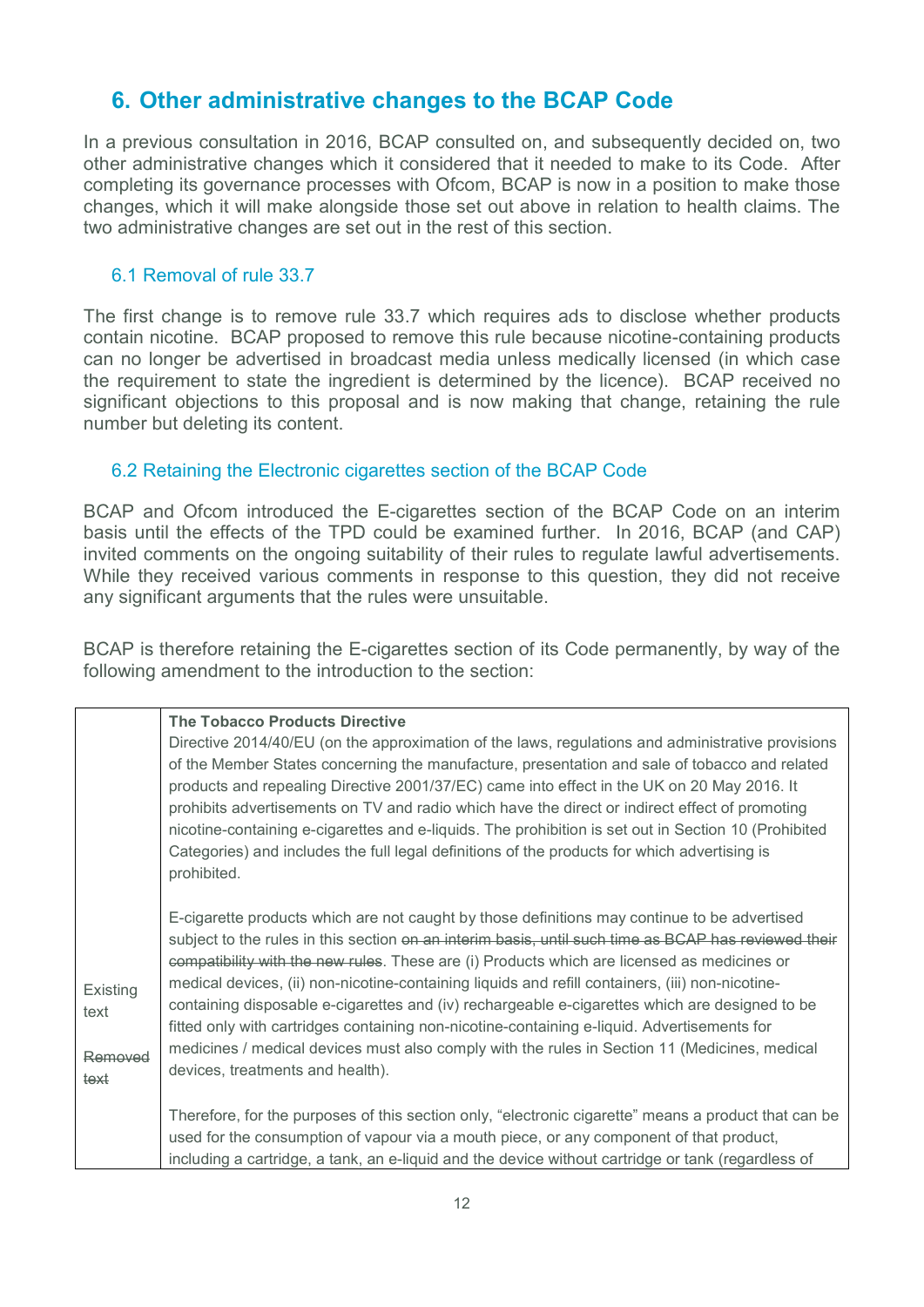| whether it is disposable or refillable by means of a refill container and a tank, or rechargeable with<br>single use cartridges), that is not prohibited from being advertised by Section 10.                                                                                                                                 |
|-------------------------------------------------------------------------------------------------------------------------------------------------------------------------------------------------------------------------------------------------------------------------------------------------------------------------------|
| The e-cigarette market continues to innovate rapidly and new products may emerge which may<br>not be caught precisely by the above definition. The ASA may apply these rules in circumstances<br>where it considers that an advertised product is sufficiently similar to warrant the protection<br>provided by this section. |
| Depending on the formulation of their product and the means by which it is supplied, advertisers<br>may have obligations relating to their advertising under chemical classification, labelling and<br>packaging legislation. Broadcasters are advised to take legal advice to ensure compliance with<br>the relevant law.    |
|                                                                                                                                                                                                                                                                                                                               |

The changes in this document take effect immediately.